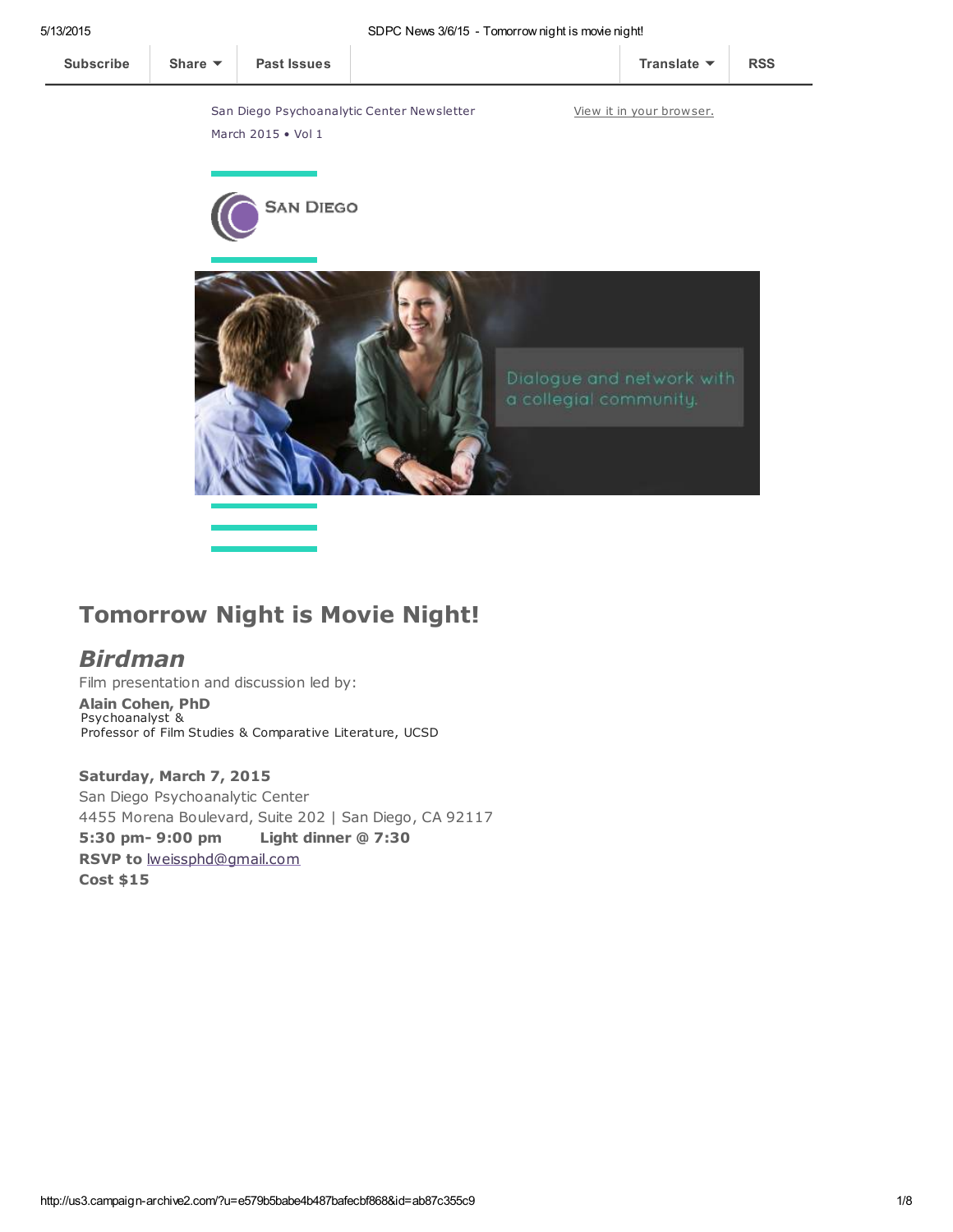

"A washed up actor, who once played an iconic superhero, battles his ego and attempts to recover his family, his career and himself in the days leading up to the opening of a Broadway play."

Director: Alejandro González Iñárritu

Stars: Michael Keaton, Emma Stone, Zach Galifianakis, Edward Norton, Naomi Watts

Articles by 2 SDPC members and 1 recent SDPC Psychotherapy Program graduate were published in The San Diego Psychologist, Vol.30, No.1 February/March 2015

Harry [Polkinhorn](http://www.sdpsychoanalyticcenter.org/members/profiles/65#profile-main): Psychoanalysis Reaches Out and In, p.16



Rebecca Buller and Felise [Levine](http://www.sdpsychoanalyticcenter.org/members/profiles/82#profile-main): Psychodynamic Theory Applications in two unique settings, p.1

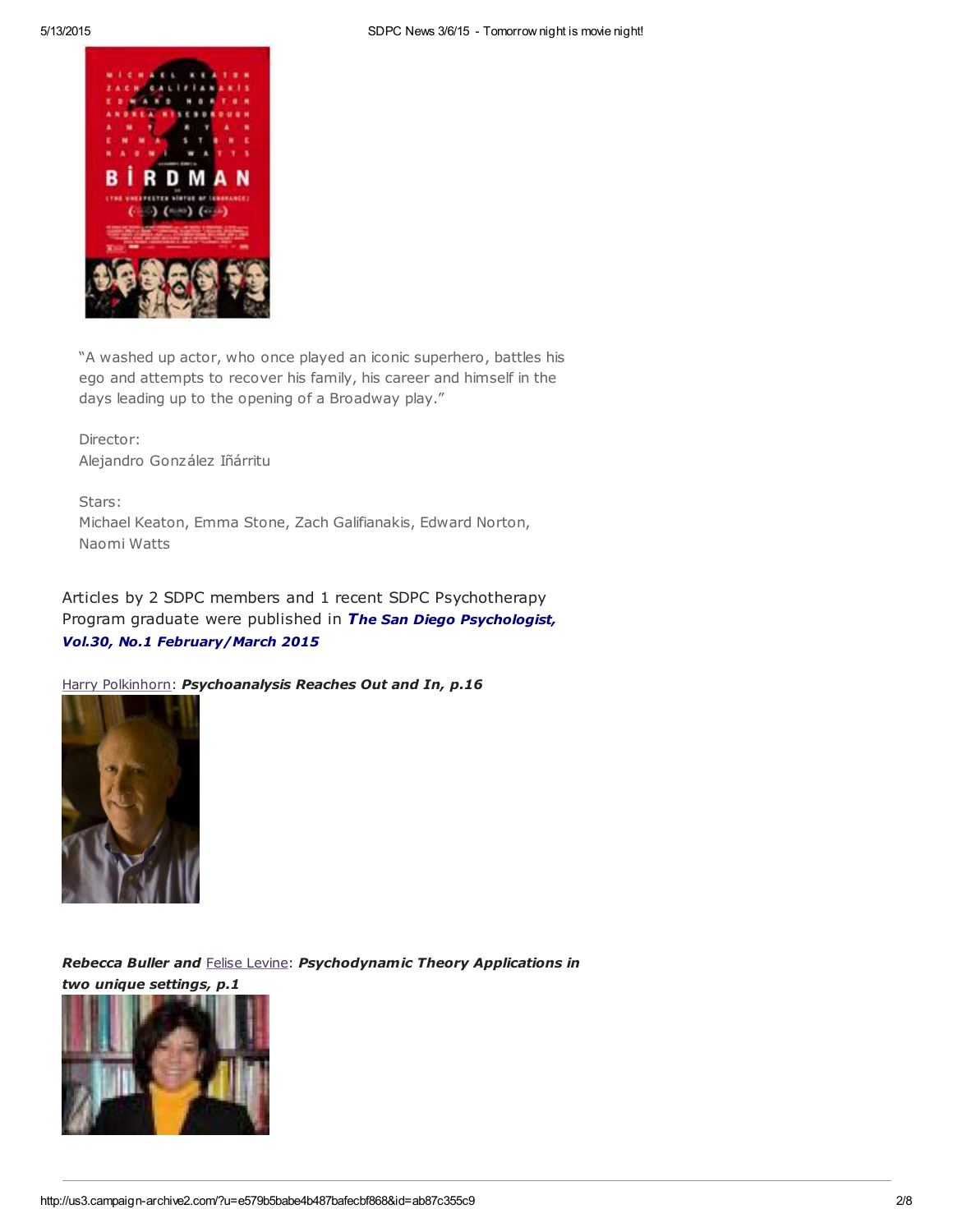

# Donate to SDPC Through [Amazon](http://www.sdpsychoanalyticcenter.org/node/395#overlay-context=node/395) Smile

[AmazonSmile](http://smile.amazon.com/about) is a simple and automatic way for you to support SDPC every time you shop, at no cost to you. Amazon will donate 0.5% of the price of each purchase you make through AmazonSmile to SDPC. Sign up now and specify San Diego Psychoanalytic Center as the organization of your choice.

# SDPC Member Spotlight

## Jessica Sperber, MD

Student, SDPC Psychoanalytic Psychotherapy Program

## Hometown: Berkeley, CA

What was your pathway toward entering the mental health field? Well, it certainly was circuitous. In college, I was initially interested in pursuing a PhD in neurobiology, which I guess is one way to try and explore the human condition, but at some point I figured out that I'd rather come at this exploration by starting with actual people. There was a unique connection when helping and interacting with people as a volunteer medical assistant that I didn't experience in the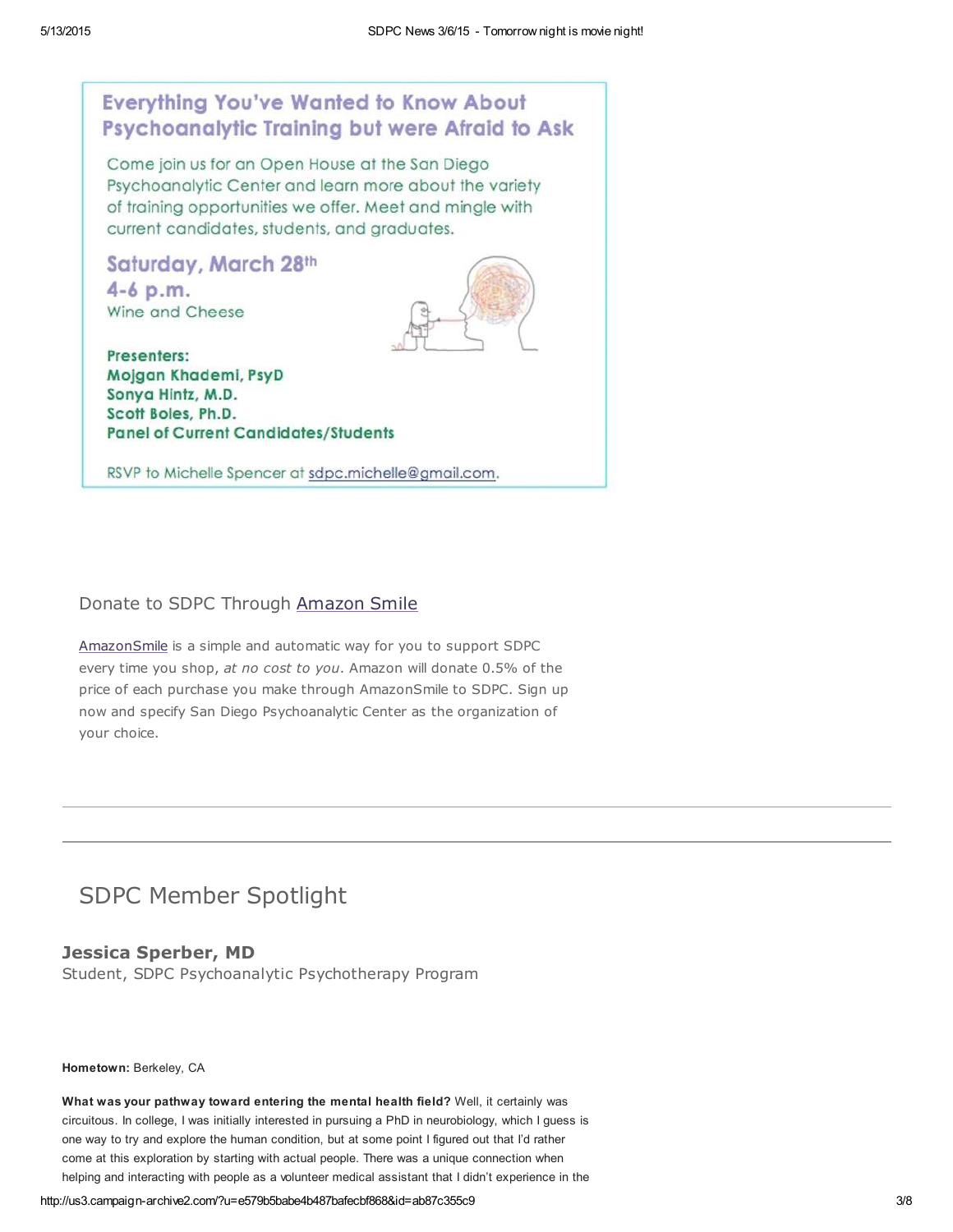

sterile laboratory setting. This somewhat novel experience of connecting with others and caring for them was something I wanted to do more of, and that led me to pursue medical school.

During my clinical clerkships in medical school, I found that I most enjoyed interacting with patients. There were some aspects of medical learning memorizing criteria for the staging of congestive heart failure; or standing in the sterile operating room - that were not particularly fulfilling to me. But interfacing with the person with heart failure or appendicitis - that really did appeal. Throughout my various rotations such as internal medicine, I

came to appreciate how each person had a unique history, personality and way of seeing and dealing with their medical condition. Having started to more fully appreciate human uniqueness, my psychiatry rotation solidified my interest in mental health.

### And what drew you to psychoanalysis/psychoanalytic psychotherapy?

Through my own personal work and in psychiatry residency training, I became more and more aware of the impact psychotherapy could make: That we all have this mysterious internal world that affects us in ways we don't readily understand or even know is happening. That the more one understands these unconscious forces in ever-dynamic tension with one another, the more one is able to have healthier, more meaningful relationships with others, improved self-regulation skills, and enhanced self-awareness. I began to appreciate that helping people become aware of and identify their own legitimate emotional needs and wants seemed to foster growth of the self in ways that medication or CBT never could. Mirroring and validating a person in a way they have not experienced before seemed to be so healing. The therapist and patient working together to cocreate a more accurate autobiographical narrative increased the capacity for self-forgiveness; setting the stage for increased emotional generosity, both with the self and with others. I also saw that when one person became healthier, their relationships could then in turn be healthier and it could help make the people they interact with healthier.

Tell us about your educational experience thus far at SDPC: Particular courses, experiences, teachers, supervisors/consultants that have been most formative?

My educational experience at SDPC has exceeded my expectations by far. I feel a great sense of belonging in attending PPP and SDPC events. I have "Aha!" moments all the time. While all of the courses have stimulated increased understanding, I think the most influential course was "Development: Becoming Who We Are, Birth to Old Age." The methodological rigor broadened my understanding of the entire development of emerging self from birth forward. I now have a more textured understanding of the interplay between the child and environment on the evolving organization of the mind. All of my supervisors have been excellent and have mentored my growth and development as a young therapist.

How has your training in psychoanalysis or psychoanalytic psychotherapy affected a) your practice b) your professional development? c) Other areas of life?

Having a greater understanding of psychoanalytic thinking helps me appreciate the fact that even the most ambitious of goals can often be achieved with psychotherapy, including reconnecting with lost vitality and love. I recognize the essential nature of helping a person gain a fuller understanding of their internal world. I think my training in psychotherapy helps me be more patient and empathic in my everyday life. When I notice strong emotions emerging in myself, or notice judgment of others or myself, I try to look at what is going on underneath. Often times, I can identify what is being triggered in me, allowing me to think in a more complex way about my own surroundings and interactions. I can use the techniques in everyday life interacting with people; increasingly aware of that going on just beneath the surface.

How else have you applied your analytic knowledge?

My analytic knowledge helps me understand issues like the drug epidemic; where poorly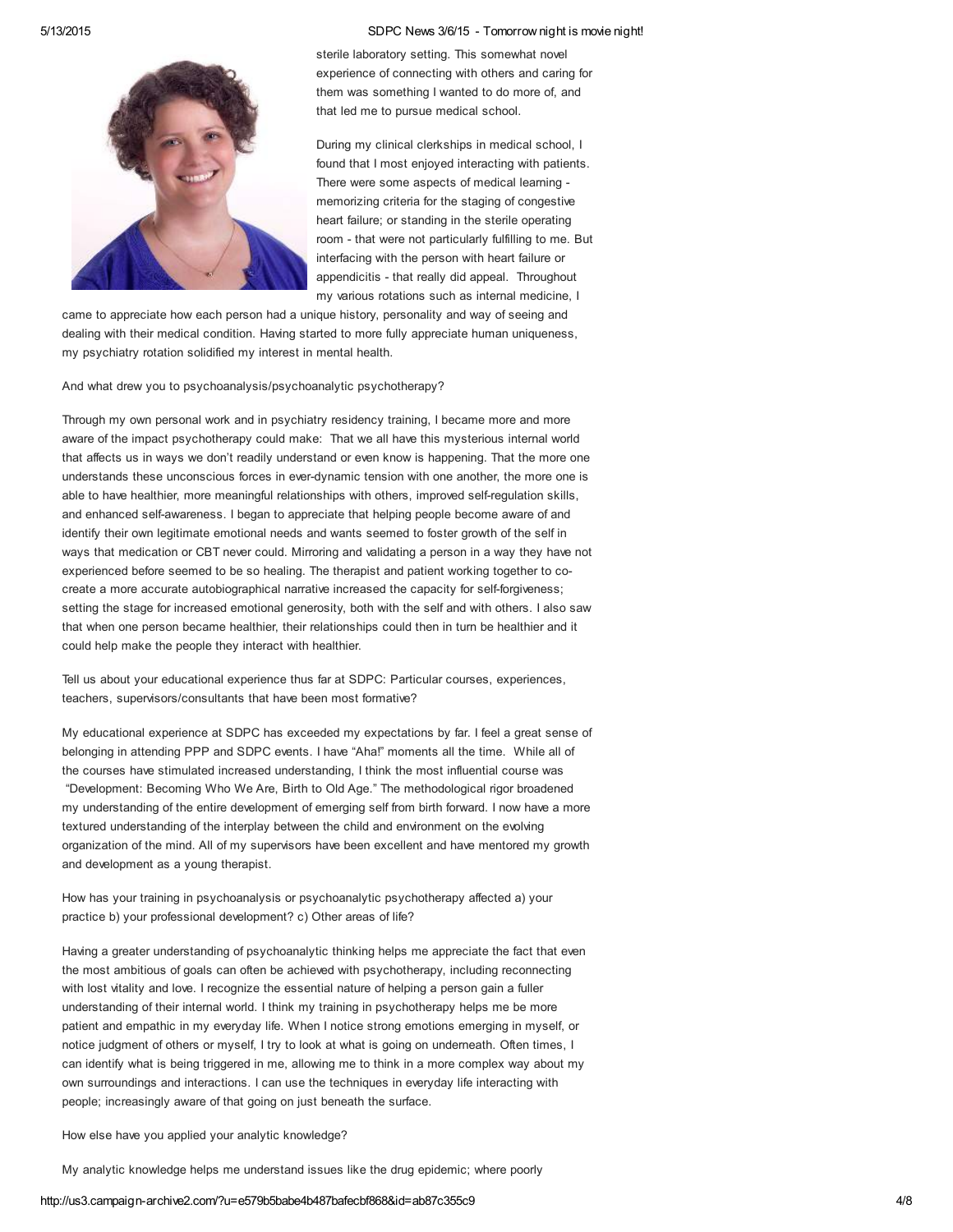parented people have little sense of safety, consistency or self-soothing skills, so they reach for substances to meet these needs.

Tell us about your practice and who you are most interested in working with.

I have a private practice where I see people for psychotherapy and, where indicated, medication management. In addition, I collaborate with therapists to evaluate and treat people who are in therapy and need assessment for medication. I enjoy helping people whose difficulties include areas such as depression, anxiety, relationships, intimacy skills, and self-regulation skills. Additionally, I enjoy working with people with chronic pain, chronic medical conditions, and addictions.

Where is your practice, and how can potential patients contact you?

My office is located in La Jolla in the Golden Triangle/UTC region. I can be reached at (858) 750- 2424 or [www.drsperber.com](http://www.drsperber.com/)

# SDPC Educational Events

# The Essay that Killed a Thousand Stories: Writing the College Essay in the Age of Self-Branding (Why Analysis Doesn't Translate on Fox News)

Guest Presenter: Lacy Crawford

When: Friday, March 20, 2015 7:30 - 9:30 pm (7 pm – wine & cheese) Where: SDPC

Cost: SDPC Analytic & Psychotherapy Members: Free, Associate Members: \$21.25 , Student Members: \$9, SDPC Friends: \$21.25 , Non-Members \$25, Students \$15

## [Register](http://www.sdpsychoanalyticcenter.org/register-and-pay-online) and Pay CEUs: 2

As anyone in the orbit of a seventeen-year-old will know, college admissions have become staggeringly challenging at the nation's top schools, requiring students to fashion themselves into superheroes to have a shot at acceptance (Stanford's 2014 admit rate was 5%). This is a particularly dangerous process for the generation raised on social media, who have been using Facebook, Instagram, and other social-media platforms to create stylized versions of themselves for public consumption since their parents gave them their first iPhone. Trained in self-branding, these kids can find the college essay almost impossible to write: they've never been encouraged to use their own voices in narrative form, to speak authentically. With the stakes so high, they're terrified.

For fifteen years, Lacy Crawford, a writer and former teacher, worked as an independent college-applications counselor to children all over the U.S. and Europe, helping them write essays that were, in many cases, transformative in their lives. Then she had her own child, hung up her spurs, and wrote Early Decision, a book based on the horrors of the admissions process. Written in the context of the author's own psychoanalysis, the book aimed to give parents and students perspective on the admissions race. Her essay on the subject for the Wall Street Journal went viral over Labor Day weekend, but when the news outlets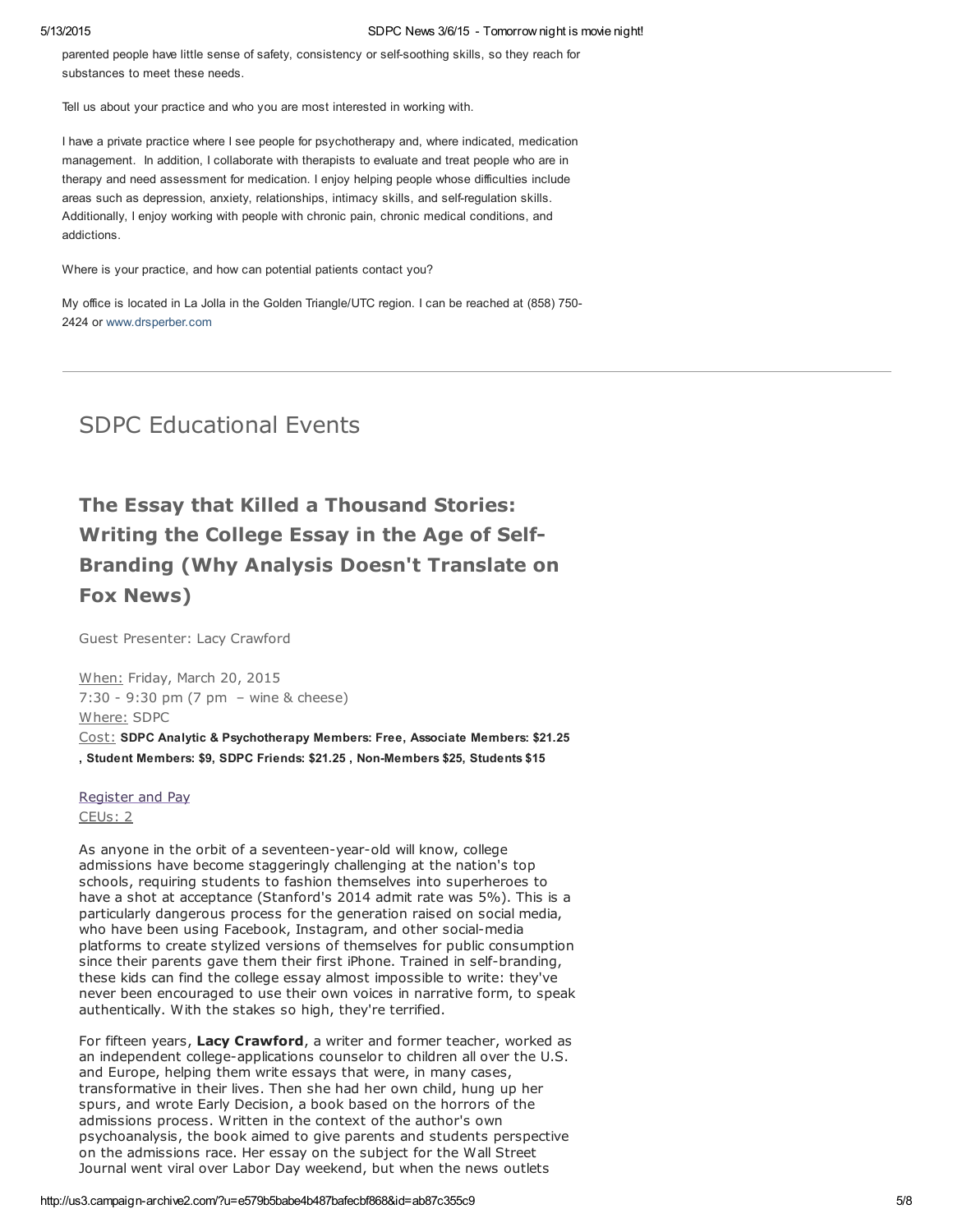started to call, they didn't want to hear about maturity and development.

RSVP by March 6th and Recieve \$10 off the Registration Fee! Student Members: Register by March 6th and attend free of charge! Register: [sdpc.michelle@gmail.com](mailto:sdpc.michelle@gmail.com)

See more upcoming educational events [here.](http://www.sdpsychoanalyticcenter.org/community-connections/upcoming-events)

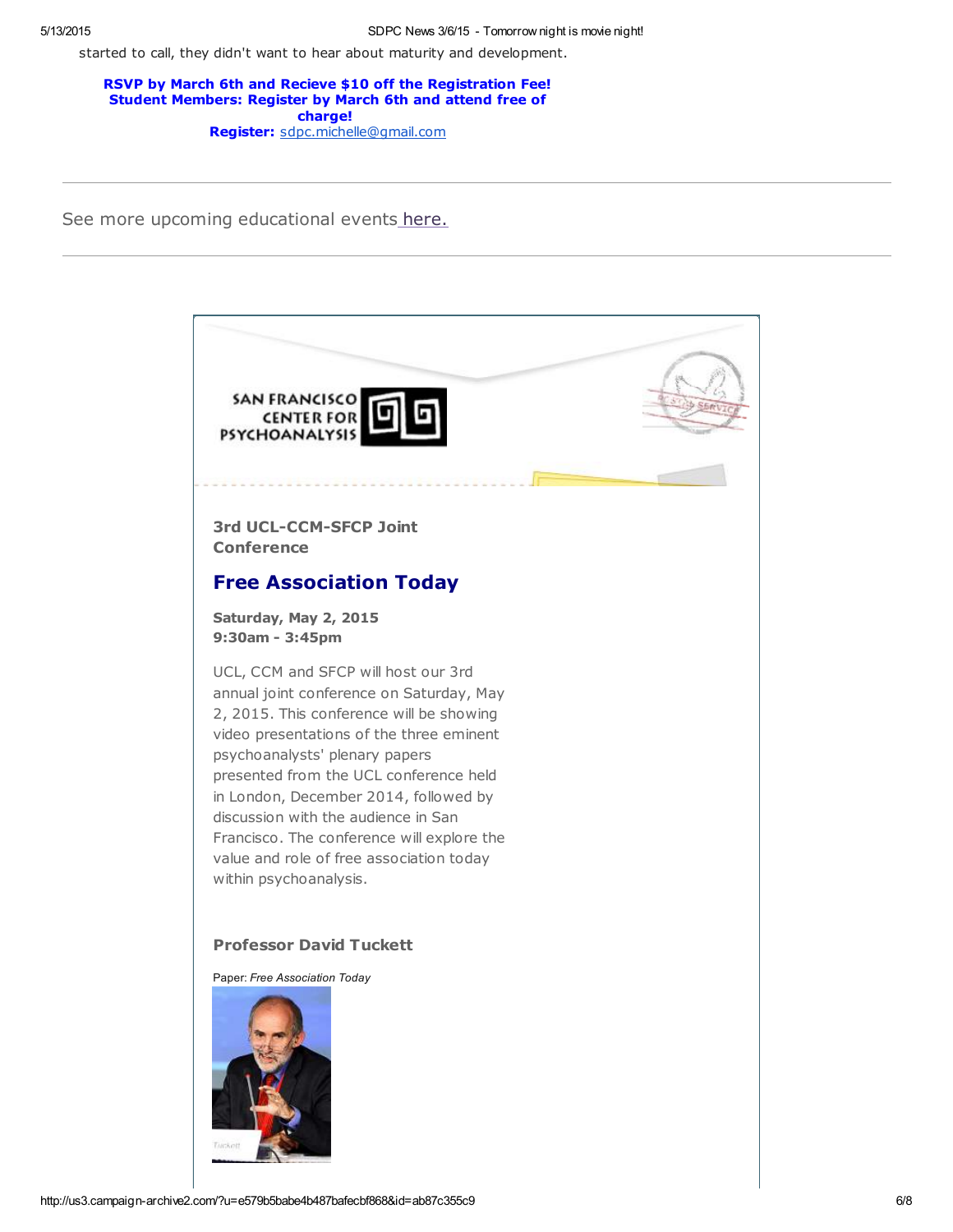Professor David Tuckett is a Training and Supervising Analyst at the British Psychoanalytical Society and a professor of psychoanalysis at University College London. He is the past editor and chief of the International Journal of Psychoanalysis, President of the European Psychoanalytic Association and the author of many articles and books on psychoanalysis. He is the 2007 winner of the Sigourney award for Psychoanalysis. His most recent publications also include Minding the Markets, a book on psychoanalysis and the world economic markets. Professor Tuckett also developed the model of the Working Party Groups of the IPA, and was the chair of the European working party on Comparative Clinical Methods. His paper on "Does Anything Go?" has become a standard text for psychoanalytic training throughout the world.

## Edna O'Shaughnessy

Paper: Connections and Disconnections



Edna O'Shaughnessy came to psychoanalysis from philosophy. She is a Distinguished Fellow and Training and Supervising Analyst at the British Psychoanalytical Society. She is also a child psychoanalyst. Along with Donald Meltzer she edited the Collected Papers of Roger Money-Kyrle and has authored many significant psychoanalytic papers including "Enclaves and Excursions," a paper that extended the ideas of psychic retreats. She was the editor with Ronald Britton of The Oedipal Complex Today: clinical implications, Recently she edited along with Elizabeth Spillius of Projective Identification: the fate of a concept. Many of her papers are now published in Inquiries in Psychoanalysis: Collected